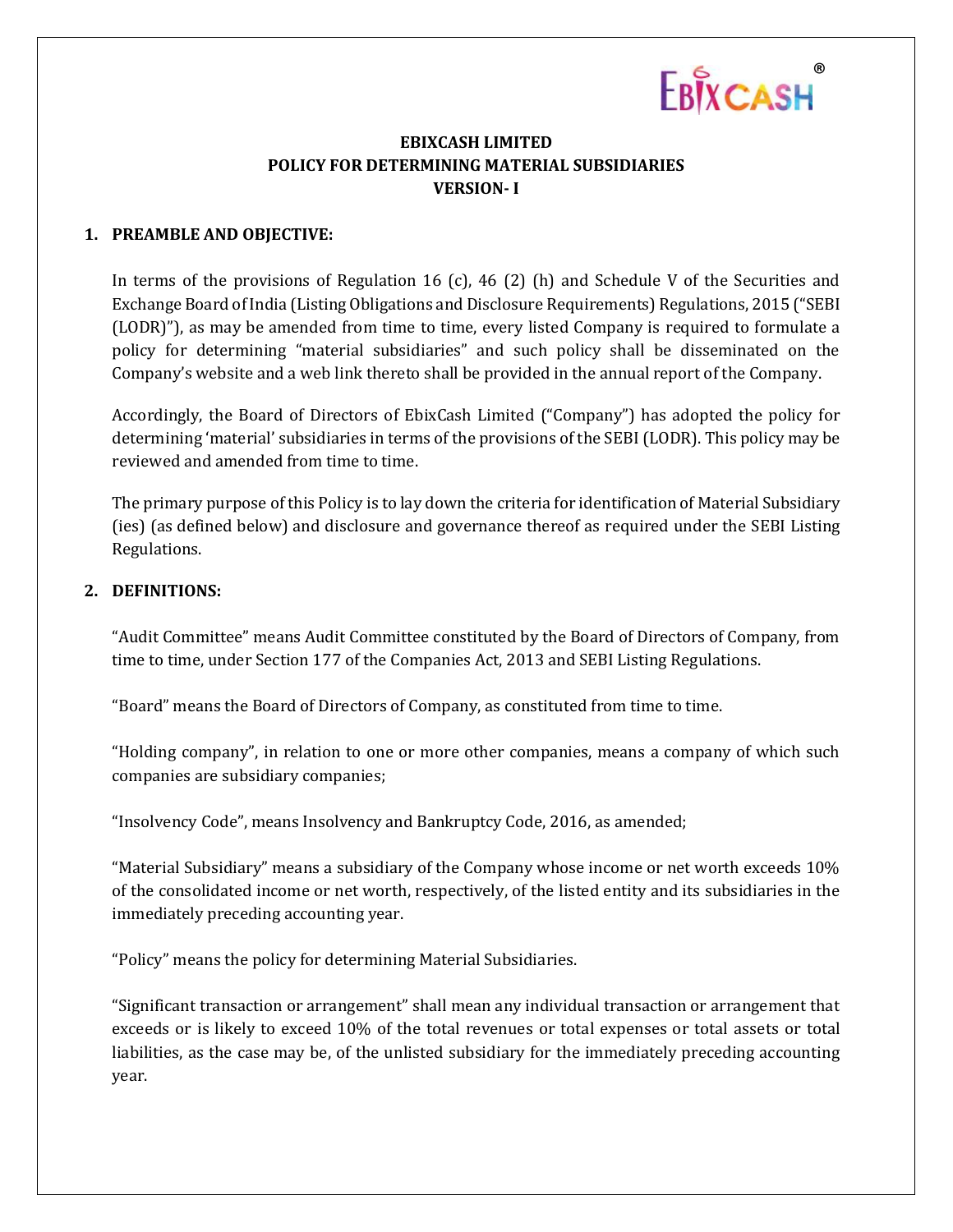

"Subsidiary" shall mean a subsidiary as defined under the Companies Act, 2013.

Any other term not defined herein shall have the same meaning as defined in the Companies Act, 2013, the SEBI Listing Regulations or any other applicable regulation.

### **3. CRITERIA FOR DETERMINING THE MATERIAL SUBSIDIARIES:**

A subsidiary of the Company shall be regarded as Material Subsidiary if it falls under the definition provided above.

The Audit Committee shall on annual basis review such details / information as may be required to determine the 'Material Subsidiaries'.

### **4. GUIDING PRINCIPLES:**

Material Subsidiary of the Company would be identified, if any, as one time exercise and such exercise shall be done during each financial year and the conclusion placed before the Audit Committee and the Board of the Company. The identification should happen soon after preparation of annual accounts and the outcome should be placed before the Audit Committee or Board, as the case may be, in the meeting where the annual audited accounts of the Company are considered.

### **5. GOVERNANCE OF MATERIAL SUBSIDIARIES**:

- a. At least one Independent Director on the Board shall be appointed as a director on the board of directors of an unlisted Material Subsidiary, whether incorporated in India or not. Notwithstanding anything contained in this Policy, for the purpose of above, the term "Material Subsidiary" shall mean a subsidiary, whose income or net worth exceeds 20% of the consolidated income or net worth respectively, of the Company and its Subsidiaries in the immediately preceding accounting year.
- b. The Audit Committee shall review the financial statements, in particular, the investments made by the unlisted Material Subsidiary.
- c. The minutes of the meetings of the board of directors of the unlisted Material Subsidiary shall be placed at the meeting of the Board.
- d. The management of the unlisted Material Subsidiary shall periodically bring to the attention of the Board, a statement of all significant transactions and arrangements entered into by the Material Subsidiary.
- e. The Company shall not dispose of shares in its Material Subsidiary which would reduce the shareholding of the Company (either on its own or together with other subsidiaries) to less than or equal to 50% or cease the exercise of control over such Material Subsidiary without passing